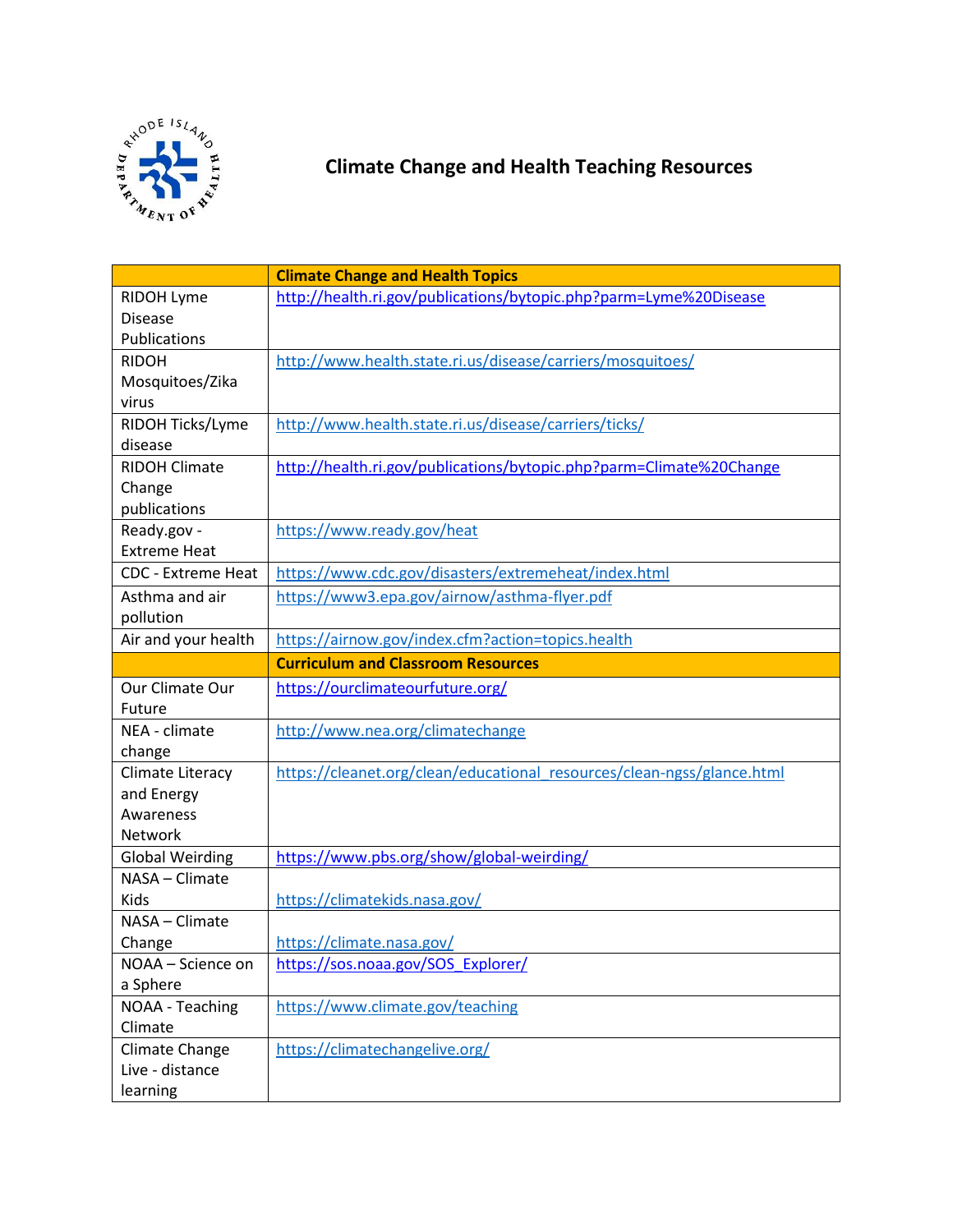| <b>Teacher Friendly</b>     | https://teachclimatescience.wordpress.com/about/                          |
|-----------------------------|---------------------------------------------------------------------------|
| <b>Guide to Climate</b>     |                                                                           |
| Change                      |                                                                           |
| <b>Climate Generation</b>   | https://www.climategen.org/our-core-programs/climate-change-              |
| curriculum                  | education/curriculum/                                                     |
| Groundwork                  | http://www.groundworkhv.org/climate-change-resilience-learning-module/    |
| <b>Hudson Valley</b>        |                                                                           |
| <b>Resilience Module</b>    |                                                                           |
| <b>PBS Learning Media</b>   | https://ri.pbslearningmedia.org/subjects/science/earth-and-space-         |
|                             | science/global-and-regional-climate-change/                               |
| <b>Fourth National</b>      | https://www.globalchange.gov/nca4                                         |
| Climate                     | https://www.climate.gov/teaching/national-climate-assessment-resources-   |
| Assessment                  | educators/northeast-region                                                |
| Chapter 18,                 | https://nca2018.globalchange.gov/chapter/18/                              |
| Northeast                   |                                                                           |
| <b>US Climate and</b>       | https://health2016.globalchange.gov/                                      |
| <b>Health Assessment</b>    |                                                                           |
| NIH Lesson Plan             | https://www.niehs.nih.gov/health/scied/teachers/cchh/index.cfm            |
|                             | <b>Weather and Climate</b>                                                |
| Windy - real-time           | https://www.windy.com/?41.831,-71.398,5                                   |
| maps                        |                                                                           |
| Air Quality - real-         | https://airnow.gov/index.cfm?action=airnow.local_city&mapcenter=0&cityid= |
| time maps                   | 167                                                                       |
|                             |                                                                           |
| <b>National Air Quality</b> | https://www.epa.gov/air-trends                                            |
| <b>Status and Trends</b>    |                                                                           |
| <b>National Weather</b>     | https://airquality.weather.gov/                                           |
| Service real time air       |                                                                           |
|                             | <b>Data Dashboards, Interactive Maps</b>                                  |
| Climate.gov                 | https://www.climate.gov/                                                  |
| dashboard                   |                                                                           |
| <b>National Equity</b>      | http://nationalequityatlas.org/indicators                                 |
| Atlas                       |                                                                           |
| <b>US Climate</b>           | https://toolkit.climate.gov/                                              |
| <b>Resilience Toolkit</b>   |                                                                           |
| <b>TPL Climate Smart</b>    | https://web.tplgis.org/metroprovidence csc maps/                          |
| <b>Cities</b>               |                                                                           |
| Environmental               | https://www.epa.gov/benmap                                                |
| <b>Benefits Mapping</b>     |                                                                           |
| Environmental               | https://www.epa.gov/ejscreen                                              |
| Justice Screen              |                                                                           |
| Policy Map                  | https://www.policymap.com/                                                |
| <b>EPA Carbon</b>           | https://www3.epa.gov/carbon-footprint-calculator/                         |
| Footprint                   |                                                                           |
| Calculator                  |                                                                           |
| <b>Water Footprint</b>      | https://www.watercalculator.org/                                          |